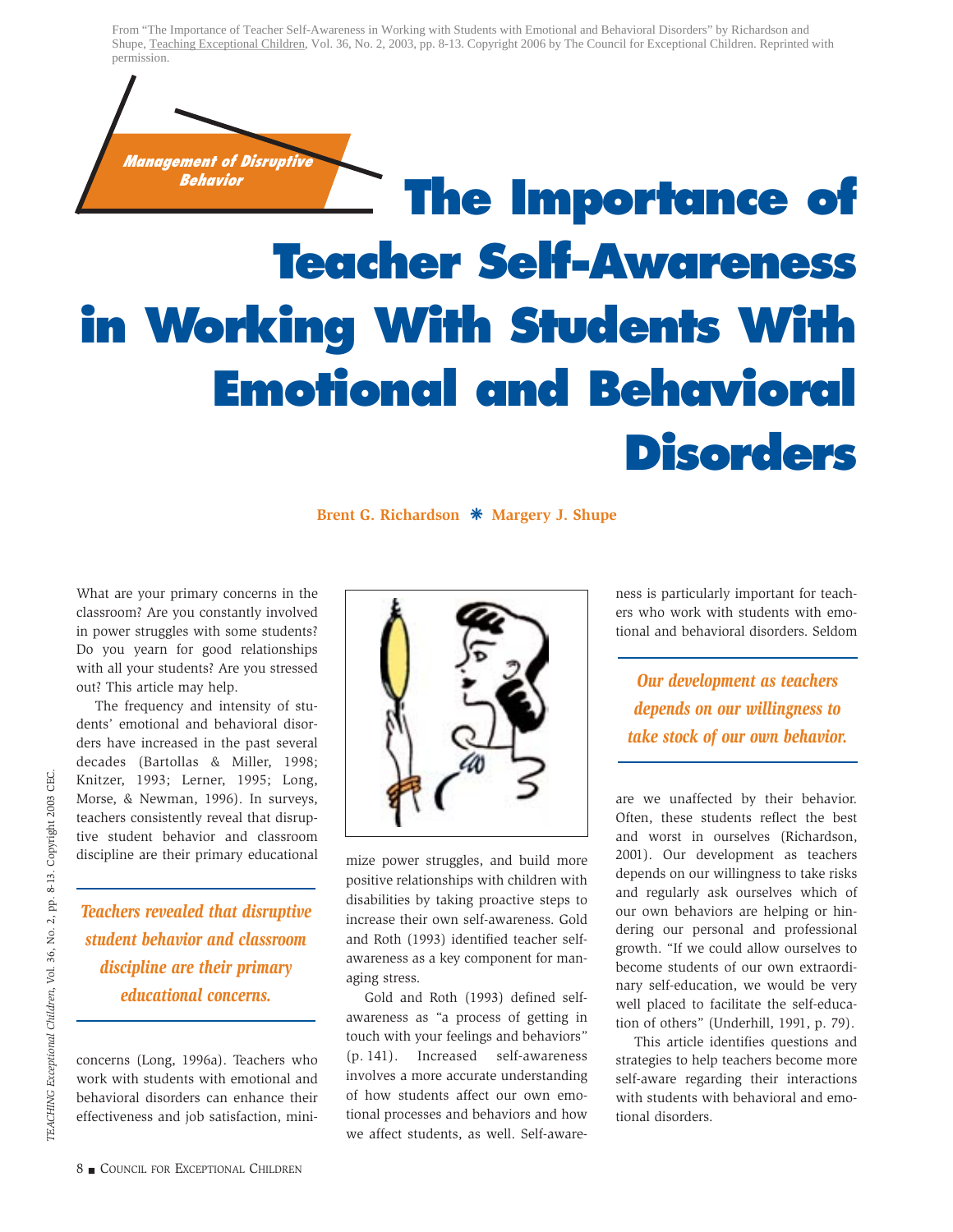#### **Five Key Questions to Increase Teacher Self-Awareness**

#### **1. Am I taking proactive steps to identify and defuse my own "emotional triggers"?**

Cheney and Barringer (1995) asserted: "More than any other group, students with emotional and behavioral disorders appear to present problems that affect staff members on a very personal level" (p. 181). Unfortunately, teacher education does not always highlight the connection between a teacher's selfawareness and his or her ability to build and maintain meaningful relationships with youth with emotional and behavioral disabilities. Although teachers need to learn how to recognize signs of emotional distress in their students, it is equally important to acknowledge that teachers' own personalities, learned prejudices, and individual psychological histories have helped shape their attitudes and responses to certain behaviors (Long et al., 1996). Fritz Redl, a pioneer in working with students with emotional disturbances, emphasized that self-awareness is a key ingredient for succeeding with this population:

> As teachers we have a room, a group, equipment, materials, a curriculum, instructional methods, and grades, but most of all, we have ourselves. What happens to us emotionally in the process of teaching emotionally disturbed kids is the critical factor in determining our effectiveness. (cited in Long, 1996a, p. 44)

Helping youth with emotional and behavioral disabilities begins with understanding ourselves, particularly our own emotional processes that occur in the midst of conflict. Although psychological soundness and effective interpersonal skills are essential characteristics for teachers who work with this population (Kaufman, 1997; Webber, Anderson, & Otey, 1991), certain students can provoke even the most concerned, reasonable, and dedicated teachers to act in impulsive, acrimonious, and rejecting ways (Long, 1996a). Students experiencing stress have the capacity to locate and activate unresolved issues in our own personal

lives. Few of us possess the inner peace to respond in a calm and professional manner without conscious effort. Awareness of our primary emotional triggers improves our chances of making rational decisions based on conscious choice, rather than unconscious emotional conditioning.

*Helping youth with emotional and behavioral disabilities begins with understanding ourselves, particularly our own emotional processes that occur in the midst of conflict.*

Further, the psychological fit between a teacher's need to stay in control and a youth's inability to maintain control can lead to counterproductive power struggles (Long, 1996a). Long asserted that by taking ownership of "negative" feelings such as anger, frustration, and disdain, we are more likely to recognize the difference between having feelings and being had by our feelings. Teachers who are aware of their own emotional processes are more likely to minimize the frequency and intensity of these counterproductive power struggles (see box, "Strategy for Identifying and Defusing Emotional Triggers").

#### **2. Am I paying attention to what I need to pay attention to?**

Most teachers recognize the power and necessity of using positive reinforcement (Johns & Carr, 1995). By consciously noticing and reinforcing positive behavior, the classroom becomes a more positive environment—one in which the recognition of both academic and behavioral accomplishments leads to increased student self-esteem (Fagan, 1996). In an extensive study of effective teaching behaviors for students with disabilities, Larrivee (1982) found that "giving positive feedback" to be a behavior positively correlated with student performance measures. Johns and Carr recommended that at least 70% of comments teachers give students should be positive. Although researchers have found teacher praise to be linked to improved behavioral and academic outcomes of students with emotional and behavioral disorders, the use of praise in these classrooms is often low (Sutherland & Wehby, 2001).

*Teachers often inadvertently neglect to recognize and build on students' positive behaviors and strengths.*

Good and Brophy (1984) found that teachers' perceptions of students can

#### **Strategy for Identifying and Defusing Emotional Triggers**

Take periodic "timeouts" before, during, or after both "positive" and "negative" interactions with students. Ask yourself:

- "What led me to respond this way?"
- "Is this way of responding helping or hurting this relationship?"
- "Is it helping me grow as an educator?"
- "Is it helping the youth make better choices?"

It is important to remember that we are often unaware of our primary emotional triggers. Actively seek consultation from colleagues and supervisors regarding behaviors and/or attitudes which are helping or hurting your effectiveness in the classroom.

- Ask a colleague or supervisor:
- "What do you see as my biggest strength in working with students with behavioral and emotional disorders?"
- "What types of problems or student behaviors do I find the most difficult?"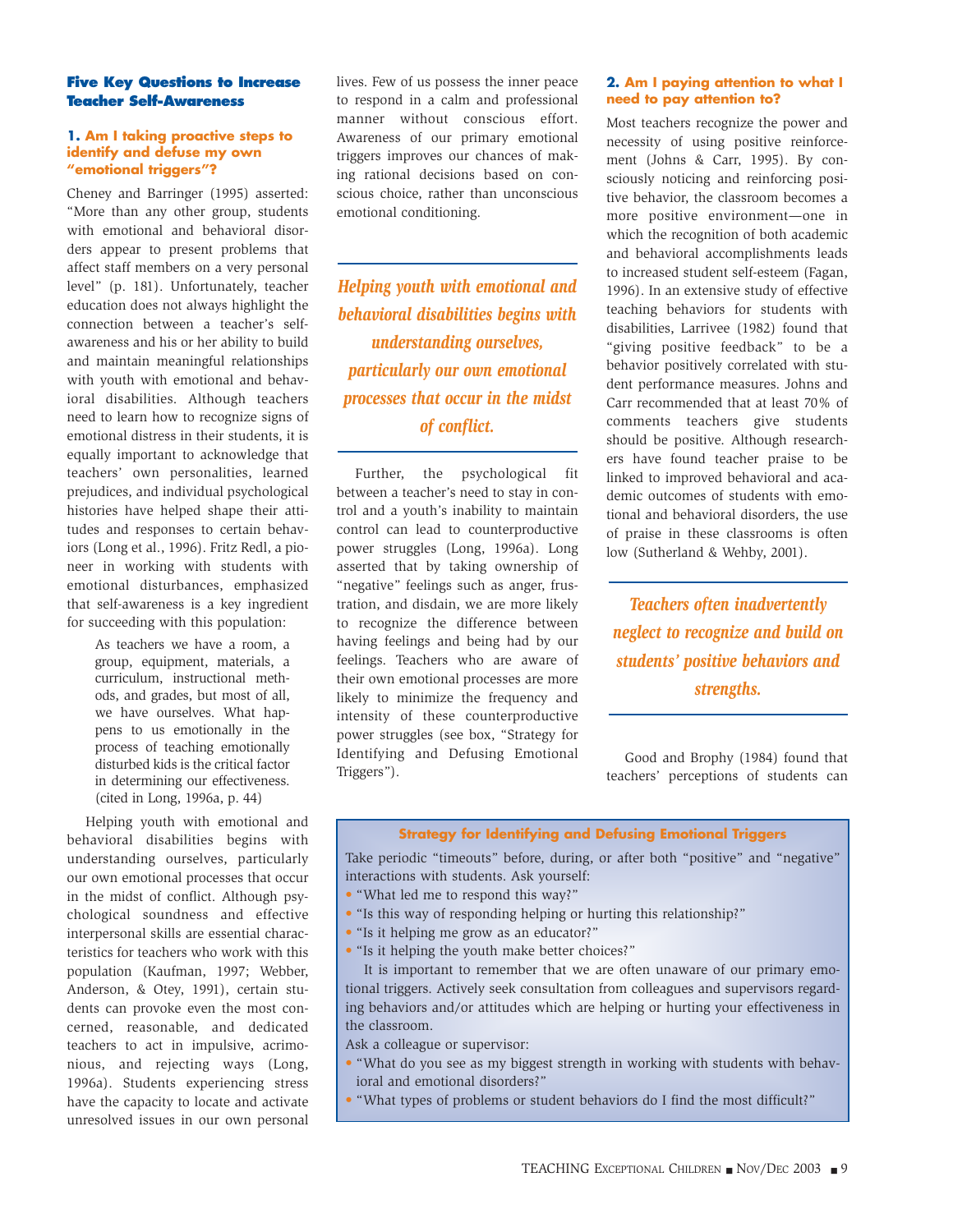affect teaching outcomes. Teachers who work with students with emotional and behavioral disabilities can become so attuned to problem behaviors and perceived weaknesses, they inadvertently neglect to recognize and build on positive behaviors and strengths. A Minnesota youth poll by Hedin, Hannes, & Saito (as cited in Braaten, 1999) revealed that two thirds of respondents believed that they were perceived negatively by the significant adults in their lives. Only 25% believed that adults held positive images of them. Furthermore, a large proportion did not believe the adults' perceptions of them to be accurate. The researchers concluded that the youths believe that adults do not value or trust them and do not treat them with respect, and this belief increases as the youths grow older. In their study of teacher behaviors, Sutherland and Wehby (2001) found that ongoing teacher self-assessment had a positive impact on teacher praise.

The Penny Transfer Technique is one strategy teachers can use to help them

*People often expect teachers to assume not only academic roles, but also those of instructional model, disciplinarian, surrogate parent, social worker, and counselor.*

shift their focus to more positive student behaviors and attributes (see box, "Strategy for Shifting Your Focus").

## **Strategy for Shifting Your Focus (The Penny Transfer Technique)**

Take five pennies and place them in your left pocket. Identify a student in your classroom who regularly needs to be redirected. Ideally, this should be a student whom you find difficult to engage. Every time you are able to verbally encourage that student for something he or she does well, transfer a penny to your right pocket. It is important to avoid phony or superficial affirmations (e.g., "I like your new jeans"). Your goal is to move all five pennies to the right pocket by the end of the day. Repeat this exercise each day for 2 weeks. (Note: You may need to use less pennies or extend the timeframe several days if you are only with the student one period.)

Richardson (2001) noted that professionals who have used the Penny Transfer Technique have found that (a) they began to automatically notice positive behaviors of problem students and (b) they were able to change their perceptions and thus improve their relationships with these youth.

#### **3. Am I using effective strategies to reduce burnout and nurture my own mental health?**

Teaching students with emotional and behavioral disorders is one of the most perplexing and challenging roles in education (Cheney & Barringer, 1995). These teachers are faced with enormous pressures and simultaneous challenges (Cheney & Barringer; Pullis, 1992) and report high levels of emotional exhaustion (Male & May, 1997). They are eval-

**Strategy for Reducing Burnout and Nurturing Teacher Mental Health**

Recognize the difference between productive venting and an unproductive pattern of negativity and complaining. Take time to assess your conversations with friends and colleagues about your classroom and students. Ask yourself whether these conversations are helping to reduce or amplify your stress level. Periodically gauge your feelings and coping skills and seek out positive models.

Stop and ask yourself, "What is your vision for the children and youth that you teach?" If necessary, explore new strategies (e.g., exercising, seeking professional help, reframing student behavior, finding humor in potentially humorous situations, commending yourself for ways you are making a difference) for managing your stress and increasing your own morale.

uated primarily on their ability to help students make tangible, academic improvements (Long, 1996b); yet they are also expected to assume multiple roles, such as model, disciplinarian, surrogate parent, social worker, and counselor.

Many teachers find it difficult to perform all these roles in the midst of decreasing budgets and increasing class sizes. Teachers find themselves struggling to find time to adequately cover each of the learning objectives while also attending to the emotional needs of their students. Teacher stress can adversely affect the teachers, their students, and the classroom climate. Cheney and Barringer (1995) found that stress "can be manifested as (a) a reluc-

*We must develop effective strategies for regularly monitoring and managing our own stress.*

tance to consider factors beyond the immediately observable behavior of the student, and (b) a rigid focus on school rules as a way of coping with problematic social interactions" (p. 181).

To survive and thrive in the classroom, teachers who work with students with emotional and behavioral disabilities must develop effective strategies for regularly monitoring and managing their own stress.

Teachers need safe places to express their feelings and frustrations and recharge their emotional batteries. In a survey of special education teachers, Pullis (1992) found that talking with supportive colleagues is one of the most effective coping strategies. In fact, 96% of teachers rated collaborating and talking with special education colleagues as one of their most effective strategies for coping with stress (see box, "Strategy for Reducing Burnout and Nurturing Teacher Mental Health").

We need to recognize the difference, however, between the need to vent and a pattern of negativity and complaining. Assessing our results will help us make this distinction. Venting is only helping us if we are actually *venting* pent-up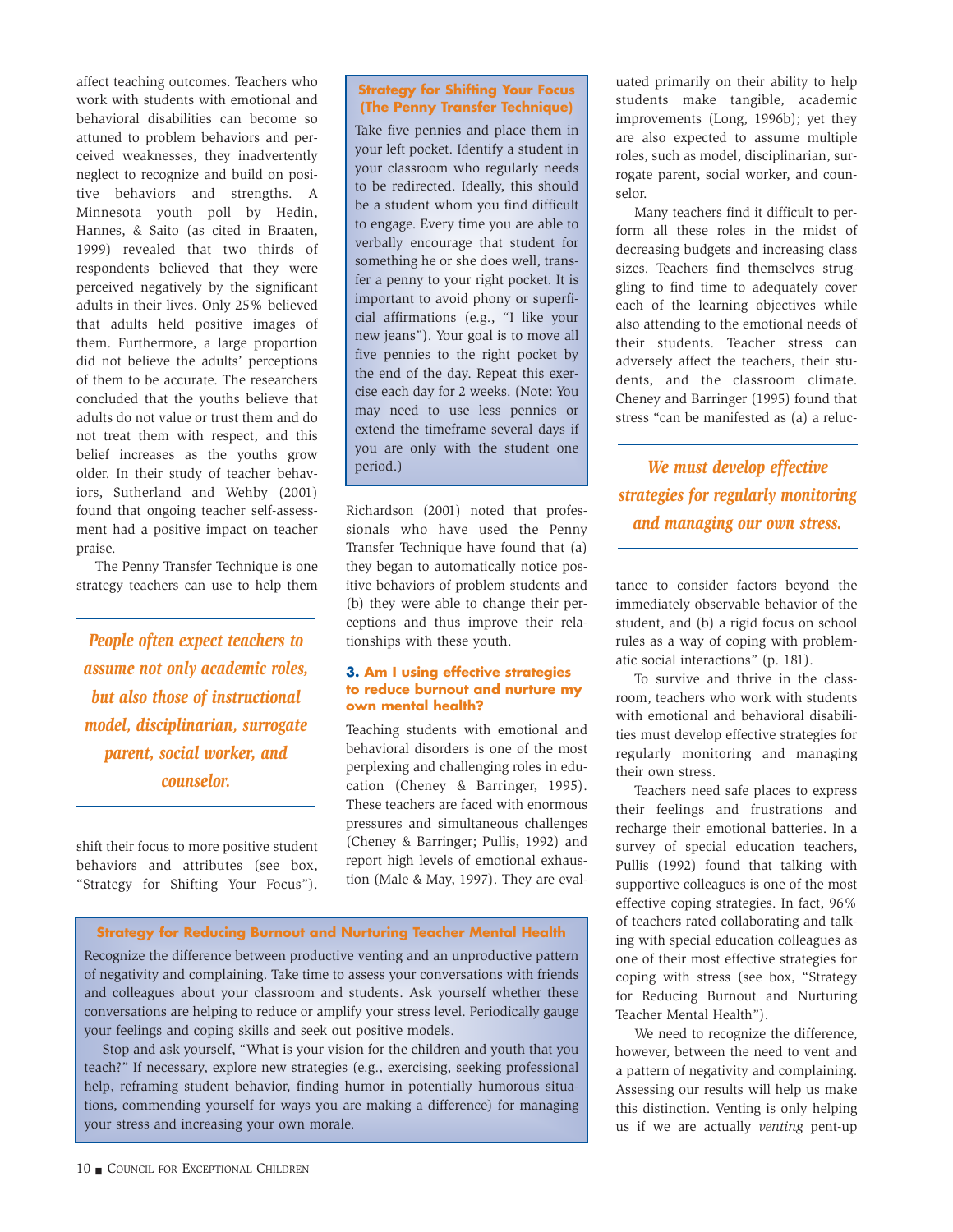feelings. If this process only adds to our stress level and frustration, we might want to employ a different strategy. A pattern of "unproductive venting" in the teacher's lounge, in the copy room, at lunch breaks, and at home is often the most foreboding precursor to burnout. We must regularly assess our coping skills and seek out positive colleagues and role models who will engage in supportive, constructive dialogue.

#### **4. Am I using an appropriate sense of humor to build relationships, diffuse conflict, engage learners, and manage my own stress?**

A number of educators have stressed that an appropriate sense of humor is absolutely essential for long-term success in working with youth with emotional and behavioral disorders (Richardson, 2001; Tobin, 1991, Webber et al., 1991). These students often are trying to make sense out of a variety of highly charged emotional stressors (e.g., poor reading skills, changing family structure, parental abuse and neglect) and will likely direct their hurt and frustration at teachers and peers. Students need to be held accountable for their behavior. If we take their actions personally or too seriously, however, we place ourselves at risk for both overreacting and burnout. Teachers want to approach their jobs diligently and sincerely; however, we need to recognize when we are taking ourselves, our students, or our jobs too seriously.

*An appropriate sense of humor is an effective strategy for engaging students who seem to be disengaged.*

While working as a high school counselor, one of the authors was informed that 80% of the disciplinary referrals to the assistant principal came from only 10% of the teachers. When asked if there were commonalities among those teachers, the assistant principal remarked,

They all seem to take themselves and their jobs too seriously. They seem unhappy when they teach. Ironically, while they have very little tolerance for "acting-out" behaviors, students tend to act out more in their classrooms.

On the other hand, "teachers with a sense of humor are usually happy, relaxed, fun-loving, and reinforcing to others" (Webber et al., 1991, p. 291). A recent study supported these observations. Talbot and Lumden (2000) found that teachers who were more likely to use humor in their classroom reported lower emotional exhaustion and a higher sense of personal accomplishment.

Also, many writers have pointed out that an appropriate sense of humor is an effective strategy for engaging students who seem to be disengaged (Johns & Carr, 1995; Sommers-Flanagan & Sommers-Flanagan, 1997; Webb er et al., 1991). These authors also noted that humor is also one of the most effective means of de-escalating potential crisis situations. Webber et al. observed that it is difficult for a student to continue to act aggressively or destructively while he or she is laughing. Crowley (1993) interviewed students with severe behavioral disorders regarding helpful teacher attitudes and behaviors and found that these students repeatedly talked about

the relevance of humor in the classroom.

Victor Borge, the comedian, could have been talking about educators and students when he said, "Laughter is the shortest distance between two people." Sultanoff (1999) asserted, "One of the greatest potential gifts we can provide for children is to present ourselves as "humor beings." By living with a humorous perspective, we teach children to effectively manage life's challenges with far less stress" (p. 2).

*Humor that heals is sensitive, is good natured, defuses difficult situations, and brings people closer together.*

Having a sense of humor in the classroom is less about telling jokes and more about maintaining a relaxed and upbeat attitude and outlook about our jobs and life's bizarre twists. Teachers who have an appropriate sense of humor convey to their students that they enjoy their jobs, like their students, relish playful exchanges, and do not take themselves too seriously. Most importantly, they recognize the difference between humor that hurts and

#### **Strategies for Assessing Our Ability to Use an Appropriate Sense of Humor**

To assess whether you might be incorporating an appropriate sense of humor into your classroom, periodically ask yourself the following questions:

- "How often do I laugh as I teach?"
- "Do students seem to enjoy learning in my classroom?"
- "For the most part, do I enjoy working with students with behavioral and emotional disorders?
- "Do I use humor as a technique to defuse difficult situations or avoid potential power struggles?"
- "Does humor used in my classroom (by me or my students) tend to bring people closer together or push them further away?"

Based on your responses to these questions, it may be helpful to seek consultation or additional resources to more effectively incorporate humor into the classroom. Also, remember that qualifying language was used in these questions ("for the most part," "tend to"). You do not need to inject humor into every lesson plan or difficult situation. An honest self-assessment, however, will likely provide you with direction regarding areas where a change in attitude or behavior may be helpful.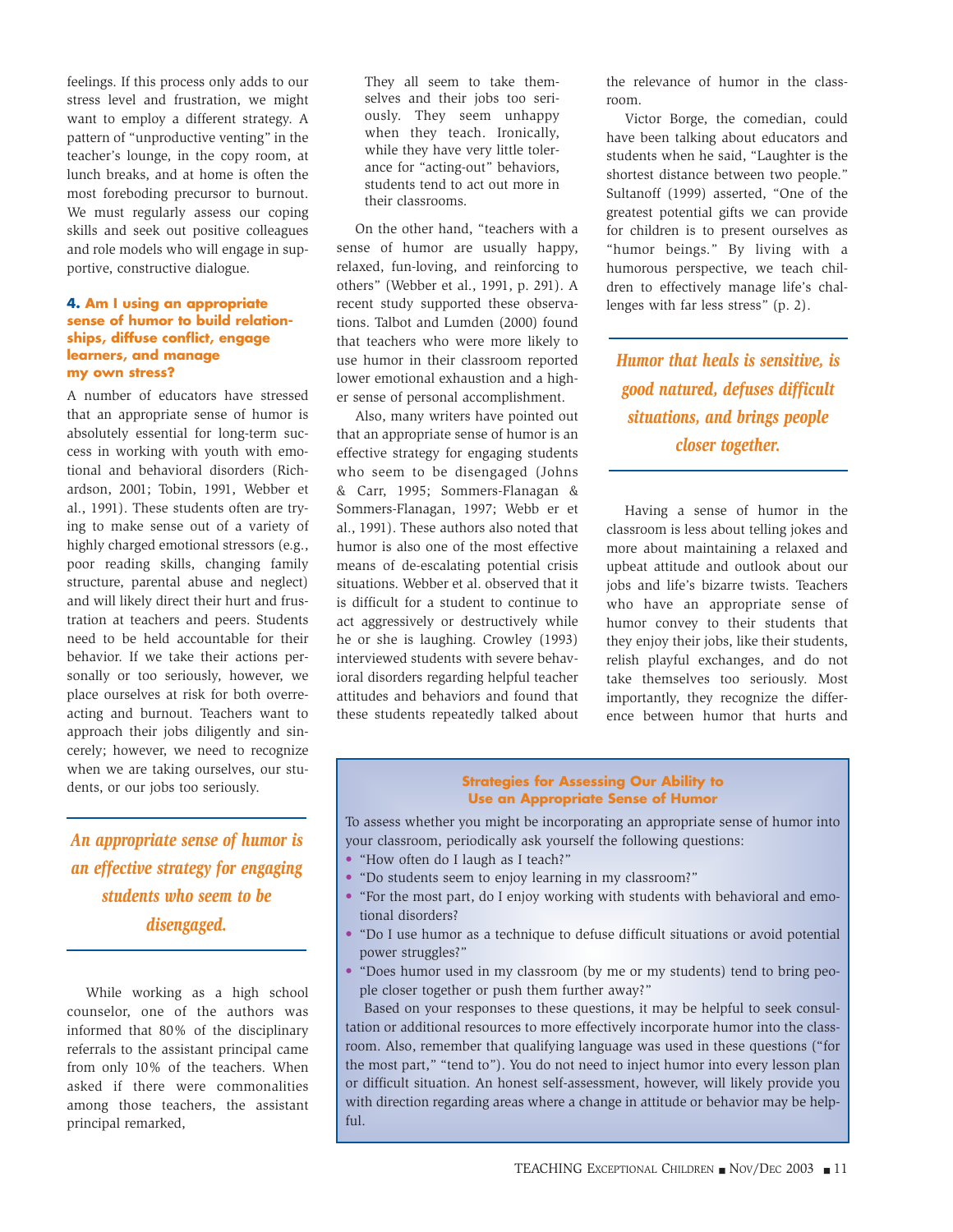humor that heals. Richardson (2001) noted that humor that hurts is sarcastic, caustic, and pushes people away from one another, whereas humor that heals is sensitive, good natured, defuses difficult situations, and brings people closer together. As educators, we need to periodically assess our use of humor in the classroom and make adjustments when warranted (see box, "Strategies for Assessing Our Ability to Use an Appropriate Sense of Humor").

#### **5. Do I regularly acknowledge significant ways I (and others) are making a difference in the lives of students?**

In conducting workshops for professionals who work with youth with emotional and behavioral disabilities, one of the authors shared the following story of a young boy rescuing starfish on the beach:

> A young boy was walking along the beach in the middle of a sweltering, summer day. As the tide was retreating, he noticed thousands of starfish washed up on the dry sand. As the boy began throwing starfish back into the ocean, a man was passing by and said, "Son, look how many there are—you will never make a difference." Smiling, the boy looked at the starfish in his hand, threw it into the ocean, and declared, "I'll make a difference to that one."

The plight of students with disabilities is analogous to starfish washed up on the dry sand. It is easy to become paralyzed by the magnitude of the task and fail to recognize ways teachers are making a difference. It is easy to allow negative television newscasts, periodic setbacks, and seemingly unappreciative students and adults to discolor our perceptions and rob us of the idealism that propelled us to be a teacher. It is also easy to become so busy attending meetings and attending to students, we fail to attend to ourselves and our colleagues. Because of professional role demands, teachers of students with behavioral and emotional disabilities are frequently isolated from interaction with colleagues and particularly suscep-

#### **Strategy for Recognizing Difference Makers: The Starfish Calendar**

This technique is similar to the "Penny Transfer Technique"; however, the objective is to recognize the positive behavior of teachers. First, find a calendar. Draw and cut out pictures of yellow and orange starfish. When you recognize another educator making a difference (e.g., taking extra time after class, encouraging a student to talk to their counselor, using a creative intervention), communicate in some way that you appreciate their efforts.

Then, write a brief description of the behavior on a yellow starfish and paste it on the date in your Starfish Calendar. At the end of the day, identify a specific way you made a difference, and paste an orange starfish in the calendar. Make a conscious effort to find one yellow and one orange starfish each day. This should only take a few minutes. If you happen to miss a day, try to find two the following day.

tible to this symptom of burnout (Zabel, Boomer, & King, 1984).

Kaufman and Wong (1991) found that teachers who perceive themselves as having the ability to bring about desired student results are more likely to perceive their students as teachable and worthy of their attention and effort. One study defined teacher efficacy as "the extent to which the teacher believes he or she has the capacity to affect student performance" (Bergman, McLaughlin, Bass, Pauly, & Zellman, 1977, p. 137). These teachers with a high sense of self-efficacy were also less likely to personalize the misbehaviors of students and more likely to maintain an attitude of tolerance for difficult students. Recognizing ways that they and others are making a difference can affect the teachers' perceived self-efficacy (see box, "Strategy for Recognizing Difference Makers").

Although many teachers make a habit of overextending themselves, burnout is just as likely to result from a persistent feeling that they are not truly making a difference. The Starfish Calendar (see box) is one simple way to encourage ourselves and others to be proactive in acknowledging the contributions of teachers.

#### **Final Thoughts**

Many teachers have not received adequate training to recognize how their own psychological histories and personalities affect their interactions with youth with emotional and behavioral disabilities. Although the success of educators to reach and teach these young people depends on many factors (e.g., frequency and intensity of student behaviors, organizational structure, administrative support), this article focused on an important area in which teachers have more direct control increasing their own self-awareness.

Many goals outlined here are challenging and may not be fully attainable. As vulnerable human beings, teachers will never discover all their emotional triggers, build positive relationships with every student, or completely avoid counterproductive power struggles. If teachers make conscious, ongoing efforts to increase their own self-awareness, they will likely enhance their effectiveness and their job satisfaction. Teachers who are willing to take prudent risks and try new strategies will inevitably make some mistakes. We need to view past conflict and unsuccessful interventions as helpful feedback, rather than personal failure. We must remember that the overall attitude of the teacher and the classroom climate affect students much more than most other techniques or interactions.

#### **References**

- Bartollas, C., & Miller, S. J. (1998). *Juvenile justice in America* (2nd. ed.). Upper Saddle River, NJ: Prentice-Hall.
- Bergman, P., McLaughlin, M., Bass, M., Pauly, E., & Zellman, G. (1977). *Federal programs supporting educational change: Vol. VII. Factors affecting implementation and continuation.* Santa Monica, CA: RAND. (ERIC Document Reproduction Service No. 335 341)
- Braaten, J. L. (1999). Self-concept and behavior disorders. *Journal of Youth and Adolescence, 39*(1), 218-225.
- Cheney, D., & Barringer, C. (1995). Teacher competence, student diversity, and staff training for the inclusion of middle school students with emotional and behavioral